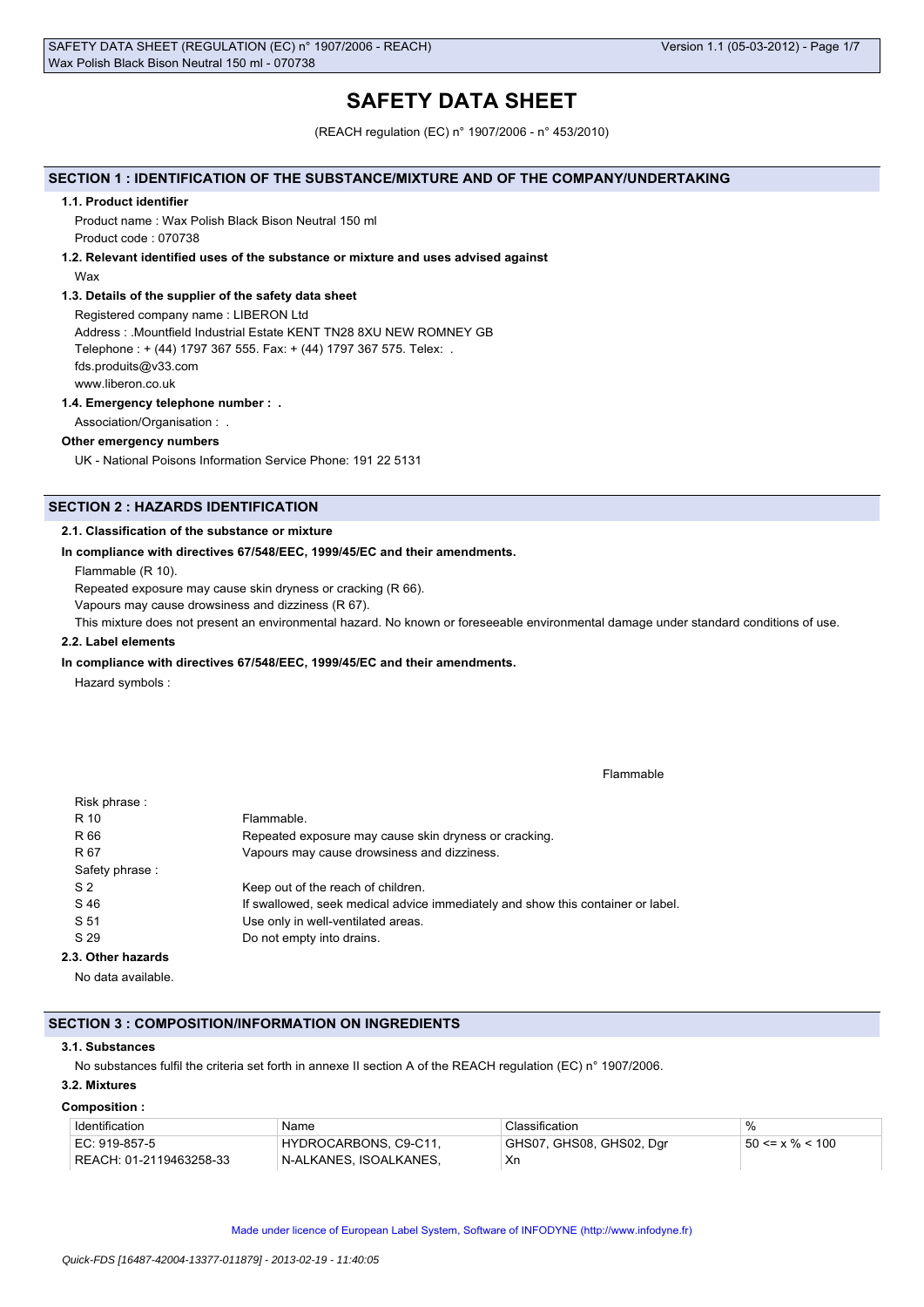CYCLICS, <2% AROMATICS H:226-304-336

| H:226-304-336 |
|---------------|
| EUH:066       |

R: 10-65-66-67

### **SECTION 4 : FIRST AID MEASURES**

As a general rule, in case of doubt or if symptoms persist, always call a doctor.

NEVER induce swallowing by an unconscious person.

# **4.1. Description of first aid measures**

#### **In the event of exposure by inhalation :**

In the event of massive inhalation, remove the person exposed to fresh air. Keep warm and at rest.

### **In the event of splashes or contact with eyes :**

Wash thoroughly with soft, clean water for 15 minutes holding the eyelids open.

#### **In the event of splashes or contact with skin :**

Remove contaminated clothing and wash the skin thoroughly with soap and water or a recognised cleaner.

Watch out for any remaining product between skin and clothing, watches, shoes, etc.

If the contaminated area is widespread and/or there is damage to the skin, a doctor must be consulted or the patient transferred to hospital.

### **In the event of swallowing :**

In the event of swallowing, if the quantity is small (no more than one mouthful), rinse the mouth with water and consult a doctor. Seek medical attention, showing the label.

If swallowed accidentally, call a doctor to ascertain whether observation and hospital care will be necessary. Show the label.

### **4.2. Most important symptoms and effects, both acute and delayed**

No data available.

### **4.3. Indication of any immediate medical attention and special treatment needed**

No data available.

### **SECTION 5 : FIREFIGHTING MEASURES**

### Flammable.

Chemical powders, carbon dioxide and other extinguishing gas are suitable for small fires.

### **5.1. Extinguishing media**

Keep packages near the fire cool, to prevent pressurised containers from bursting.

# **Suitable methods of extinction**

In the event of a fire, use :

- sprayed water or water mist
- water with AFFF (Aqueous Film Forming Foam) additive
- halon
- foam
- multipurpose ABC powder
- BC powder
- carbon dioxide (CO2)

Prevent the effluent of fire-fighting measures from entering drains or waterways.

# **Unsuitable methods of extinction**

- In the event of a fire, do not use :
- water jet

#### **5.2. Special hazards arising from the substance or mixture**

A fire will often produce a thick black smoke. Exposure to decomposition products may be hazardous to health.

Do not breathe in smoke.

- In the event of a fire, the following may be formed :
- carbon monoxide (CO)
- carbon dioxide (CO2)

### **5.3. Advice for firefighters**

Fire-fighting personnel are to be equipped with autonomous insulating breathing apparatus.

### **SECTION 6 : ACCIDENTAL RELEASE MEASURES**

#### **6.1. Personal precautions, protective equipment and emergency procedures**

Consult the safety measures listed under headings 7 and 8.

### **For non fire-fighters**

Because of the organic solvents contained in the mixture, eliminate sources of ignition and ventilate the area.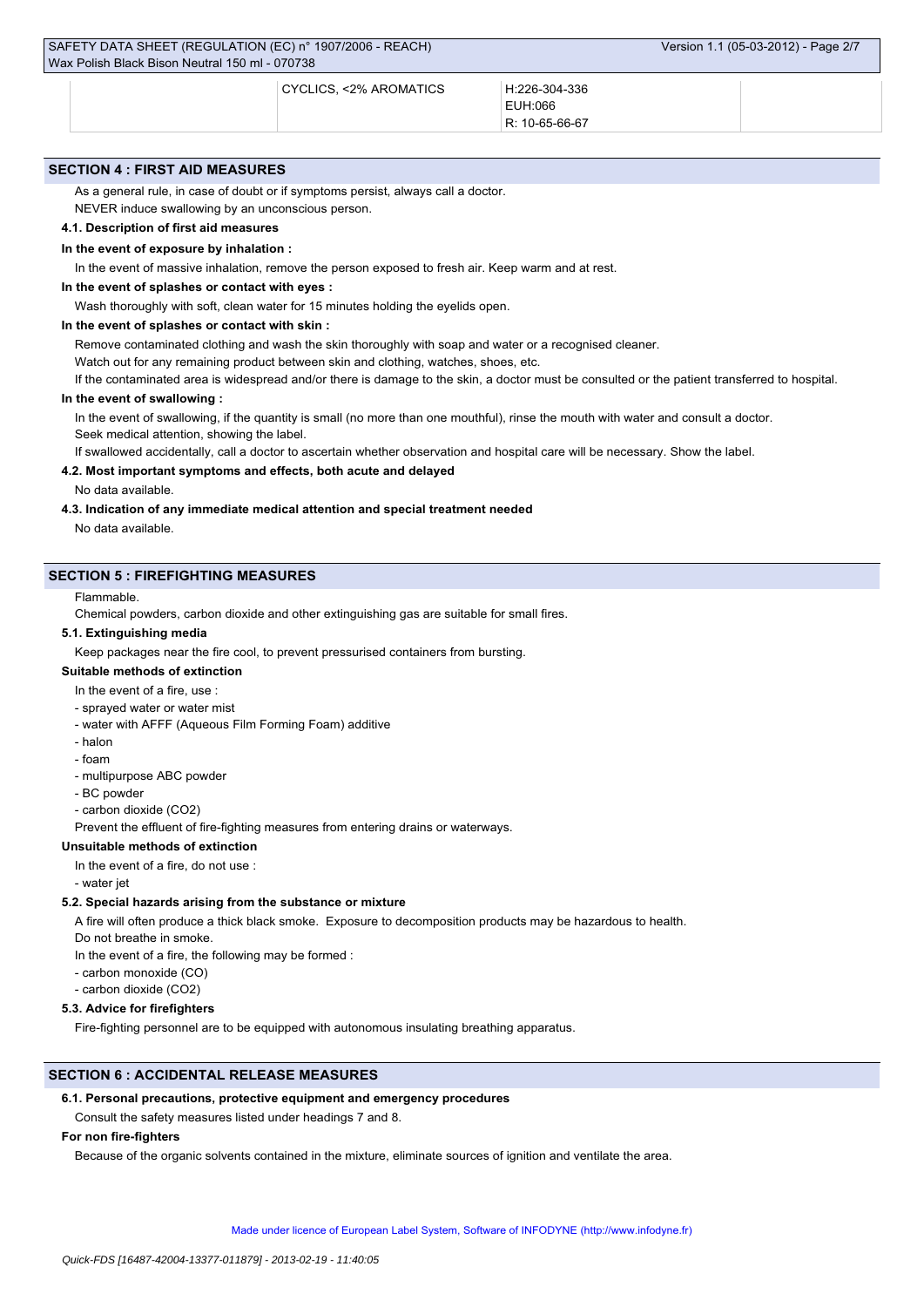### Avoid inhaling the vapors.

If a large quantity has been spilt, evacuate all personnel and only allow intervention by trained operators equipped with safety apparatus.

### **For fire-fighters**

Fire-fighters will be equipped with suitable personal protective equipment (See section 8).

### **6.2. Environmental precautions**

Contain and control the leaks or spills with non-combustible absorbent materials such as sand, earth, vermiculite, diatomaceous earth in drums for waste disposal.

Prevent any material from entering drains or waterways.

**6.3. Methods and material for containment and cleaning up**

Clean preferably with a detergent, do not use solvents.

### **6.4. Reference to other sections**

No data available.

### **SECTION 7 : HANDLING AND STORAGE**

Requirements relating to storage premises apply to all facilities where the mixture is handled.

### **7.1. Precautions for safe handling**

Always wash hands after handling.

Remove and wash contaminated clothing before re-using.

Ensure that there is adequate ventilation, especially in confined areas.

### **Fire prevention :**

Handle in well-ventilated areas.

Vapours are heavier than air. They can spread along the ground and form mixtures that are explosive with air.

Prevent the formation of flammable or explosive concentrations in air and avoid vapor concentrations higher than the occupational exposure limits.

Prevent the accumulation of electrostatic charges with connections to earth.

The mixture can become electrostatically charged : always earth during decanting operations. Wear antistatic shoes and clothing and floors should be electrically conductive.

Use the mixture in premises free of naked flames or other sources of ignition and ensure that electrical equipment is suitably protected.

Keep packages tightly closed and away from sources of heat, sparks and naked flames.

Do not use tools which may produce sparks. Do not smoke.

Prevent access by unauthorised personnel.

### **Recommended equipment and procedures :**

For personal protection, see section 8.

Observe precautions stated on label and also industrial safety regulations.

Avoid inhaling vapors.

Avoid inhaling vapors. Carry out any industrial operation which may give rise to this in a sealed apparatus.

Provide vapor extraction at the emission source and also general ventilation of the premises.

Packages which have been opened must be reclosed carefully and stored in an upright position.

### **Prohibited equipment and procedures :**

No smoking, eating or drinking in areas where the mixture is used.

### **7.2. Conditions for safe storage, including any incompatibilities**

### No data available.

#### **Storage**

#### Keep out of reach of children.

Keep the container tightly closed in a dry, well-ventilated place

Keep away from all sources of ignition - do not smoke.

Keep well away from all sources of ignition, heat and direct sunlight

Avoid accumulation of electrostatic charges.

The floor must be impermeable and form a collecting basin so that, in the event of an accidental spillage, the liquid cannot spread beyond this area.

#### **Packaging**

Always keep in packaging made of an identical material to the original.

### **7.3. Specific end use(s)**

No data available.

# **SECTION 8 : EXPOSURE CONTROLS/PERSONAL PROTECTION**

### **8.1. Control parameters**

No data available.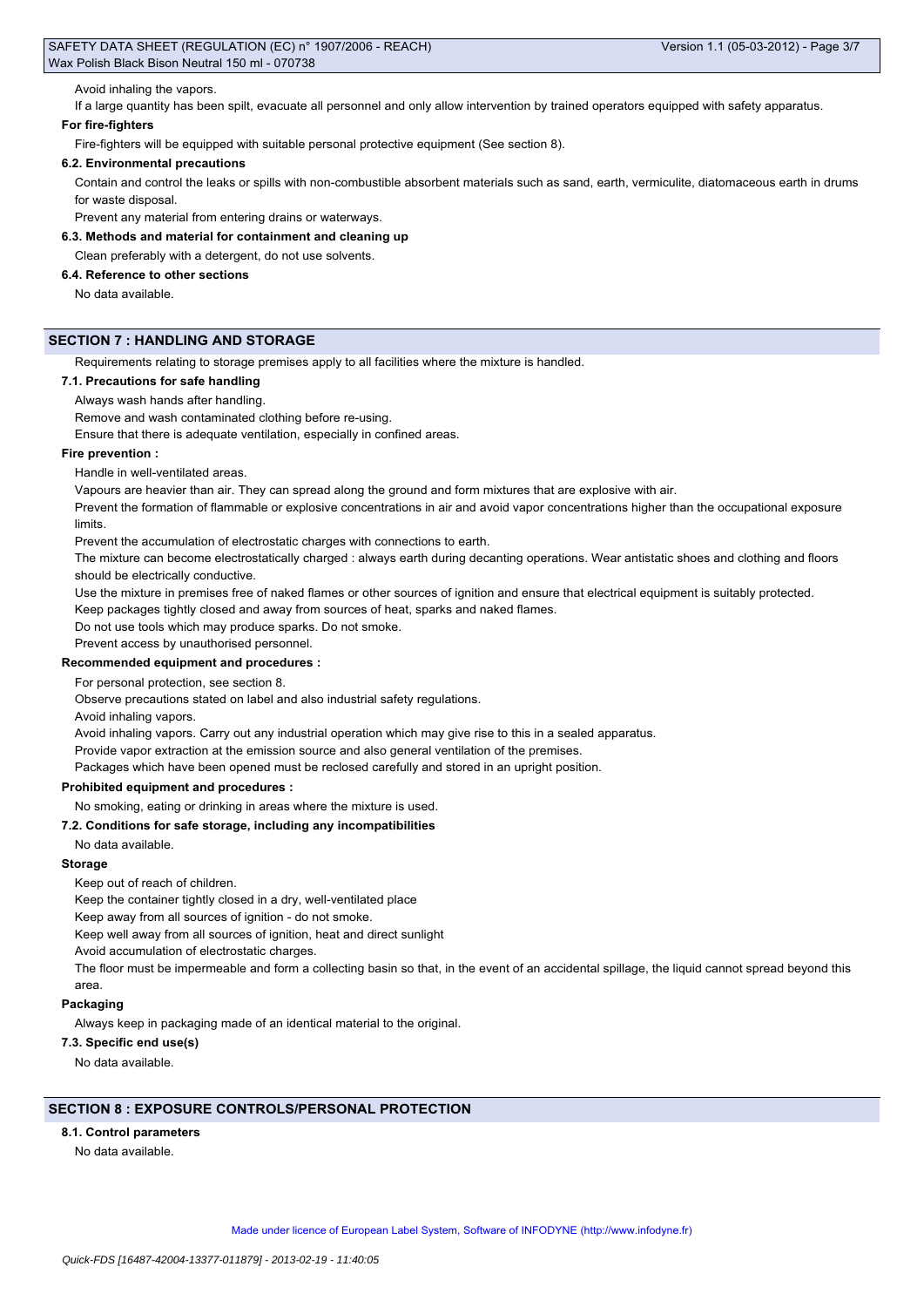### **8.2. Exposure controls**

### **Personal protection measures, such as personal protective equipment**

Use personal protective equipment that is clean and has been properly maintained. Store personal protective equipment in a clean place, away from the work area.

Never eat, drink or smoke during use. Remove and wash contaminated clothing before re-using. Ensure that there is adequate ventilation, especially in confined areas.

### **- Eye / face protection**

Avoid contact with eyes.

Use eye protectors designed to protect against liquid splashes

Before handling, wear safety goggles in accordance with standard EN166.

#### **- Hand protection**

Use suitable protective gloves that are resistant to chemical agents in accordance with standard EN374.

Gloves must be selected according to the application and duration of use at the workstation.

Protective gloves need to be selected according to their suitability for the workstation in question : other chemical products that may be handled, necessary physical protections (cutting, pricking, heat protection), level of dexterity required.

Type of gloves recommended :

- Nitrile rubber (butadiene-acrylonitrile copolymer rubber (NBR))

- PVA (Polyvinyl alcohol)

Recommended properties :

- Impervious gloves in accordance with standard EN374

### **- Body protection**

Avoid skin contact.

Wear suitable protective clothing.

Suitable type of protective clothing :

In the event of substantial spatter, wear liquid-tight protective clothing against chemical risks (type 3) in accordance with EN14605 to prevent skin contact.

In the event of a risk of splashing, wear protective clothing against chemical risks (type 6) in accordance with EN13034 to prevent skin contact. Work clothing worn by personnel shall be laundered regularly.

After contact with the product, all parts of the body that have been soiled must be washed.

### **- Respiratory protection**

Avoid breathing vapours.

If the ventilation is insufficient, wear appropriate breathing apparatus.

When workers are confronted with concentrations that are above occupational exposure limits, they must wear a suitable, approved, respiratory protection device.

Anti-gas and vapour filter(s) (Combined filters) in accordance with standard EN14387 :

- A1 (Brown)

### **SECTION 9 : PHYSICAL AND CHEMICAL PROPERTIES**

### **9.1. Information on basic physical and chemical properties**

### **General information :**

| paste.                                          |
|-------------------------------------------------|
|                                                 |
| Not relevant.                                   |
| not relevant.                                   |
| $21^{\circ}$ C <= Flash point <= $55^{\circ}$ C |
| not relevant.                                   |
| $\leq$ 1                                        |
| Insoluble.                                      |
| not relevant.                                   |
| not relevant.                                   |
| not relevant.                                   |
|                                                 |

### **9.2. Other information**

No data available.

# **SECTION 10 : STABILITY AND REACTIVITY**

### **10.1. Reactivity**

No data available.

#### **10.2. Chemical stability**

This mixture is stable under the recommended handling and storage conditions in section 7.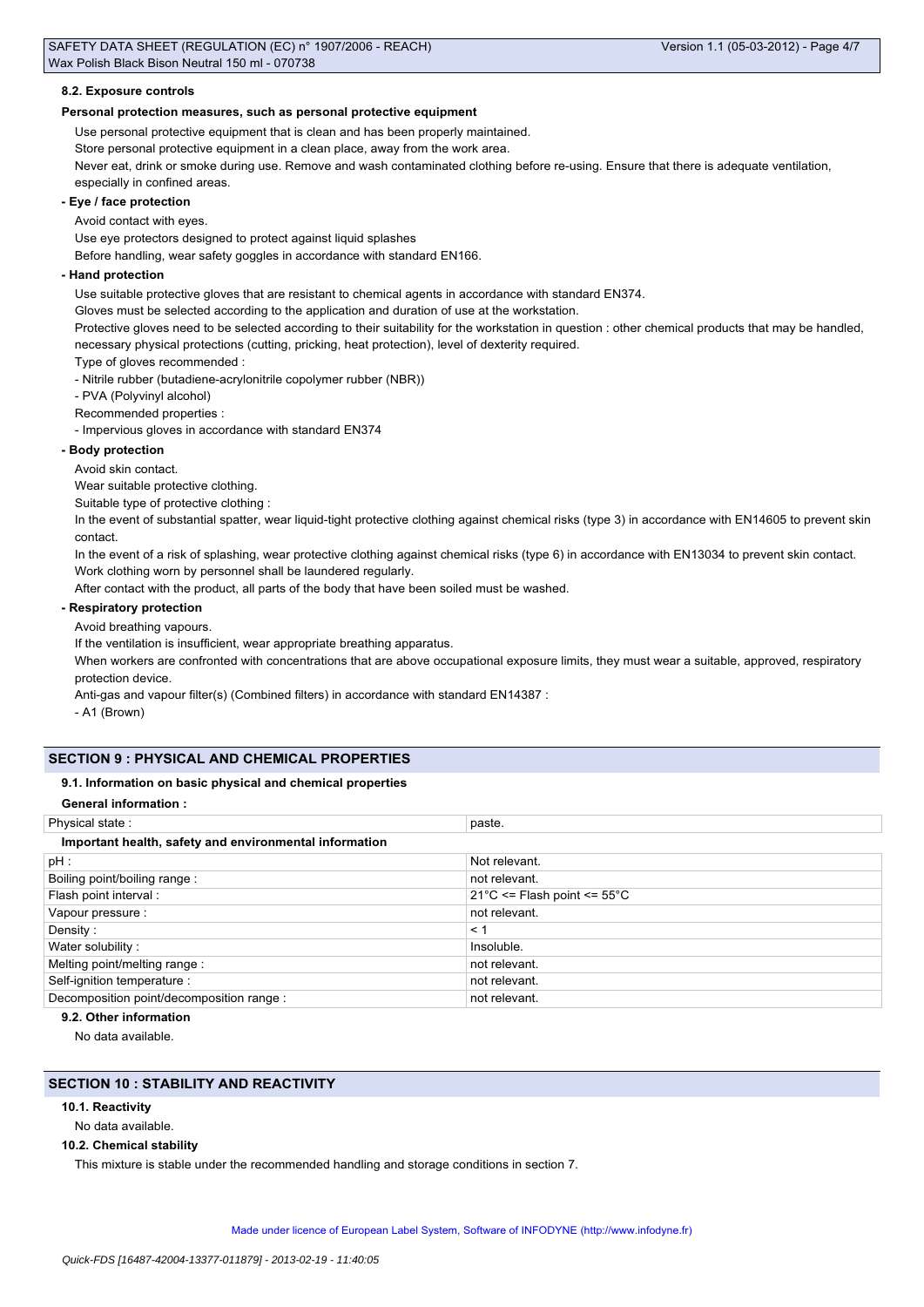### **10.3. Possibility of hazardous reactions**

When exposed to high temperatures, the mixture can release hazardous decomposition products, such as carbon monoxide and dioxide, fumes and nitrogen oxide.

### **10.4. Conditions to avoid**

Any apparatus likely to produce a flame or to have a metallic surface at high temperature (burners, electric arcs, furnaces etc.) must not be allowed on the premises.

Avoid :

- accumulation of electrostatic charges.

- heating
- heat
- flames and hot surfaces

### **10.5. Incompatible materials**

#### **10.6. Hazardous decomposition products**

The thermal decomposition may release/form :

- carbon monoxide (CO)
- carbon dioxide (CO2)

### **SECTION 11 : TOXICOLOGICAL INFORMATION**

### **11.1. Information on toxicological effects**

Exposure to vapours from solvents in the mixture in excess of the stated occupational exposure limit may result in adverse health effects such as mucous membrane and respiratory system irritation and adverse effects on kidney, liver and central nervous system.

Symptoms produced will include headaches, numbness, dizziness, fatigue, muscular asthenia and, in extreme cases, loss of consciousness. Repeated or prolonged contact with the mixture may cause removal of natural oil from the skin resulting in non-allergic contact dermatitis and absorption through the skin.

Splashes in the eyes may cause irritation and reversible damage

Narcotic effects may occur, such as drowsiness, narcosis, decreased alertness, loss of reflexes, lack of coordination or dizziness.

Effects may also occur in the form of violent headaches or nausea, judgement disorder, giddiness, irritability, fatigue or memory disturbance.

#### **11.1.1. Substances**

No toxicological data available for the substances.

#### **11.1.2. Mixture**

No toxicological data available for the mixture.

### **SECTION 12 : ECOLOGICAL INFORMATION**

### **12.1. Toxicity**

### **12.1.1. Substances**

No aquatic toxicity data available for the substances.

#### **12.1.2. Mixtures**

No aquatic toxicity data available for the mixture.

### **12.2. Persistence and degradability**

No data available.

### **12.3. Bioaccumulative potential**

No data available.

# **12.4. Mobility in soil**

No data available.

### **12.5. Results of PBT and vPvB assessment**

No data available.

#### **12.6. Other adverse effects**

No data available.

### **SECTION 13 : DISPOSAL CONSIDERATIONS**

Proper waste management of the mixture and/or its container must be determined in accordance with Directive 2008/98/EC.

### **13.1. Waste treatment methods**

Do not pour into drains or waterways.

### **Waste :**

Waste management is carried out without endangering human health, without harming the environment and, in particular without risk to water, air, soil, plants or animals.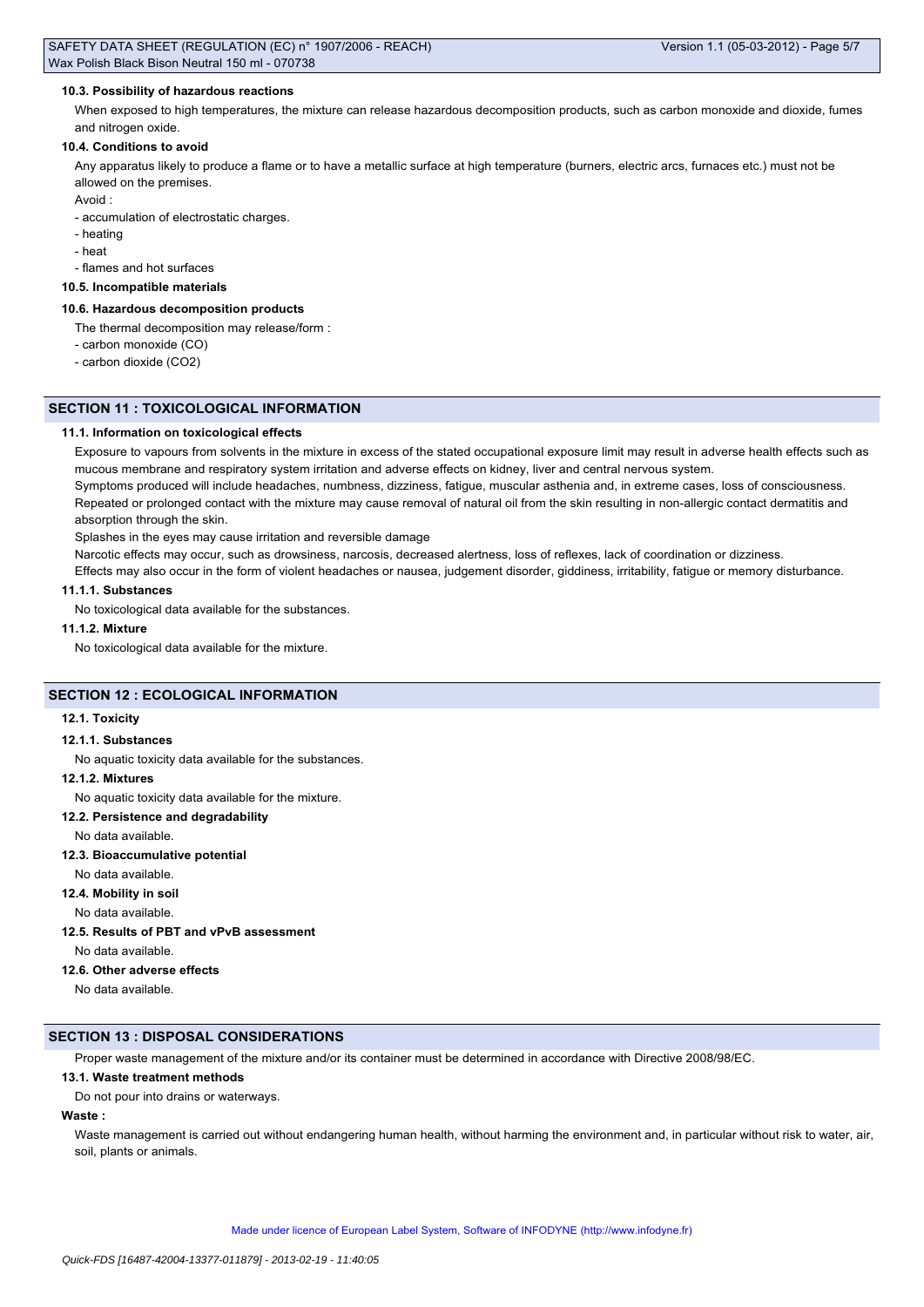Recycle or dispose of waste in compliance with current legislation, preferably via a certified collector or company. Do not contaminate the ground or water with waste, do not dispose of waste into the environment.

#### **Soiled packaging :**

Empty container completely. Keep label(s) on container. Give to a certified disposal contractor.

#### **SECTION 14 : TRANSPORT INFORMATION**

Transport product in compliance with provisions of the ADR for road, RID for rail, IMDG for sea and ICAO/IATA for air transport (ADR 2011 -IMDG 2010 - ICAO/IATA 2012).

### **14.1. UN number**

3175

### **14.2. UN proper shipping name**

UN3175=SOLIDS or mixtures of solids (such as preparations and wastes) CONTAINING FLAMMABLE LIQUID, N.O.S. having a flash-point up to 60 °C

(hydrocarbons, c9-c11, n-alkanes, isoalkanes, cyclics, <2% aromatics)

#### **14.3. Transport hazard class(es)**

- Classification :



#### 4.1

### **14.4. Packing group**

II

#### **14.5. Environmental hazards**

#### -

### **14.6. Special precautions for user**

| <b>ADR/RID</b> | Class | Code                     | Pack gr.     | Label    | Ident.           | LQ      | Provis.        | EQ             | Cat.           | Tunnel |
|----------------|-------|--------------------------|--------------|----------|------------------|---------|----------------|----------------|----------------|--------|
|                | 4.1   | F <sub>1</sub>           |              | 4.1      | 40               | kg      | 216 274        | E <sub>2</sub> | ົ              | E      |
| <b>IMDG</b>    | Class | 2°Label                  | Pack gr.     | LQ       | <b>EMS</b>       | Provis. | EQ             |                |                |        |
|                | 4.1   | $\overline{\phantom{0}}$ |              | 1 kg     | $F-A, S-I$       | 216 274 | E <sub>2</sub> |                |                |        |
| <b>IATA</b>    | Class | 2°Label                  | Pack gr.     | Passager | Passager         | Cargo   | Cargo          | note           | EQ             |        |
|                | 4.1   |                          | $\mathbf{I}$ | 445      | 15 <sub>kg</sub> | 448     | 50 kg          | A46            | E <sub>2</sub> |        |
|                | 4.1   | $\overline{\phantom{0}}$ | $\mathbf{I}$ | Y441     | 5 kg             |         |                | A46            | E <sub>2</sub> |        |

**14.7. Transport in bulk according to Annex II of MARPOL73/78 and the IBC Code**

No data available.

#### **SECTION 15 : REGULATORY INFORMATION**

**15.1. Safety, health and environmental regulations/legislation specific for the substance or mixture**

#### **- Particular provisions :**

No data available.

#### **15.2. Chemical safety assessment**

No data available.

### **SECTION 16 : OTHER INFORMATION**

Since the user's working conditions are not known by us, the information supplied on this safety data sheet is based on our current level of knowledge and on national and community regulations.

The mixture must not be used for other uses than those specified in section 1 without having first obtained written handling instructions. It is at all times the responsibility of the user to take all necessary measures to comply with legal requirements and local regulations. The information in this safety data sheet must be regarded as a description of the safety requirements relating to the mixture and not as a guarantee of the properties thereof.

### **Title for H, EUH and R indications mentioned in section 3 :**

| H226   | Flammable liquid and vapour.                          |
|--------|-------------------------------------------------------|
| H304   | May be fatal if swallowed and enters airways.         |
| H336   | May cause drowsiness or dizziness.                    |
| EUH066 | Repeated exposure may cause skin dryness or cracking. |